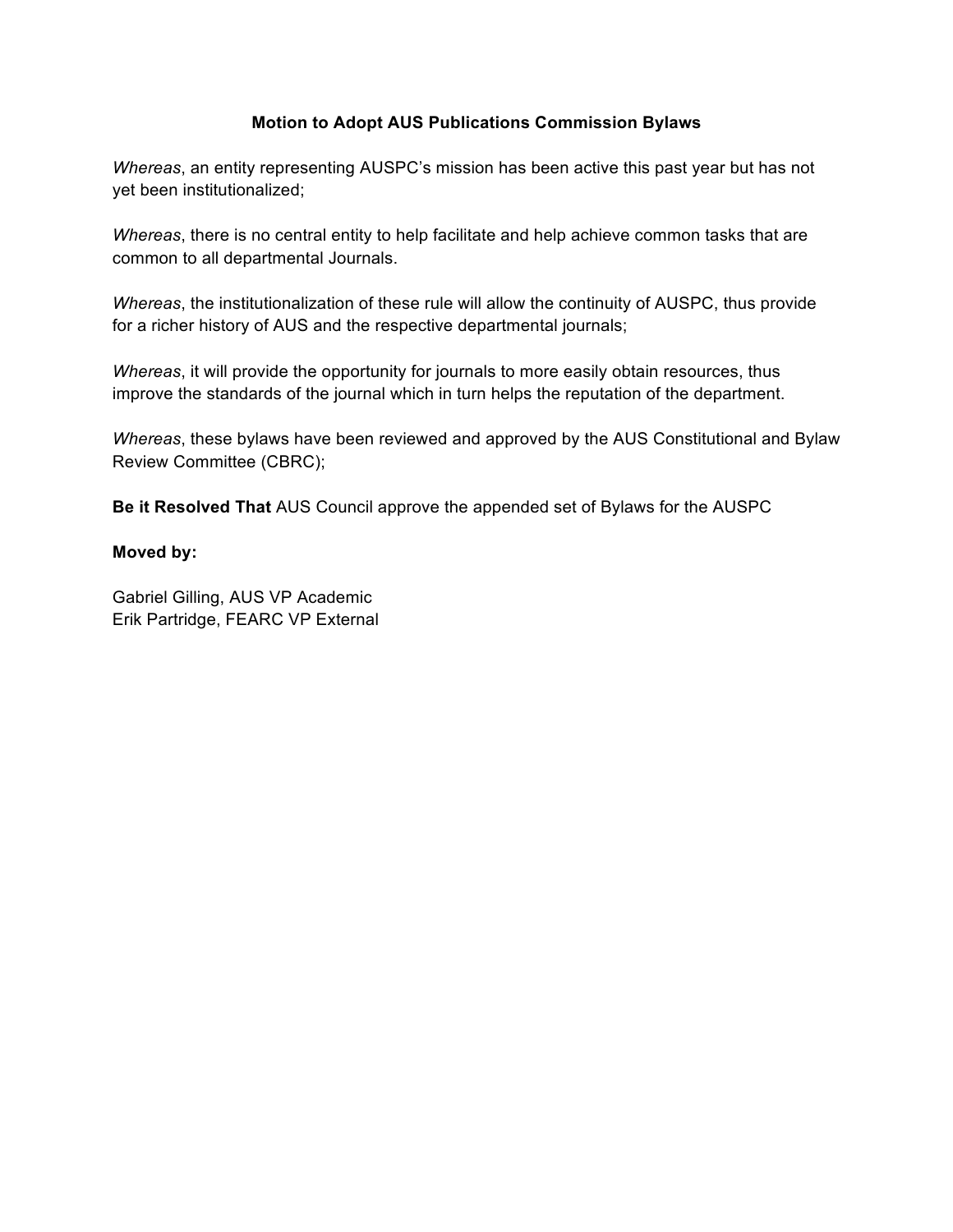# **AUS Publications Commission By-Laws**

## **Article I : Establishment and Definitions**

1.1 The Arts Undergraduate Society Publications Commission, hereinafter is referred to as AUS Publications Commission or AUSPC.

1.2 AUS Publications Commission shall be an advisory committee under the AUS VP Academic 1.3 The "Library" hereinafter is defined as the McGill University Humanities and Social Sciences Library (HSSL)

1.4 "The AUS" shall refer to the Arts Undergraduate Society of McGill University

# **Article II : Mission**

2.1 AUS Publications Commission exists to:

- 2.1.1 Provide support to all AUS departmental associations in regards to producing their departmental journals, in any aspect to the ability of AUSPC requested by the association but not to the extent so that AUSPC is producing the Journal itself.
- 2.1.2 Create an archiving system so that any publications to pass through AUSPC are properly archived.
- 2.1.3 Encourage the various departmental associations under the AUS to produce a journal.
- 2.1.4 To implement publishing best practices with assistance from library staff

## **Article III : Membership**

- 3.1 The Executive Team shall consist of three (3) members:
	- 3.1.1 Publications Commissioner (Chair)
	- 3.1.2 Communications Commissioner
	- 3.1.3 Archiving Commissioner
- 3.2 The AUS VP Academic shall be an ex-officio member of AUSP

3.3 General membership is open to any AUS member subject to confirmation by a majority vote of the commissioners.

3.4 Termination of membership shall be governed by article 5.4 of these bylaws

3.5 Resignation must be brought before a member of the Executive Team and reappointment is governed by article 6.2 of these bylaws

#### **Article IV: Powers and Duties of the AUSPC Executive Team**

4.1 Duties of the Publications Commissioner consist of:

- 4.1.1 Directing the day-to-day management decisions and implementing AUSPC's long and short term plans.
- 4.1.2 Overseeing the execution of the AUSPC's mission statement in article II.

4.1.3 Provide support to departmental journal editors, by holding tutorials/workshops, through consultation or by other means.

- 4.1.4 Reporting to the VP Academic on the activities of the AUSP
- 4.1.5 Implementing best publishing practices by collaborating with the library
- 4.1.6 Acquiring contracts with printers
- 4.1.7 Managing the AUSPC's budget, after it has been approved by the VP Academic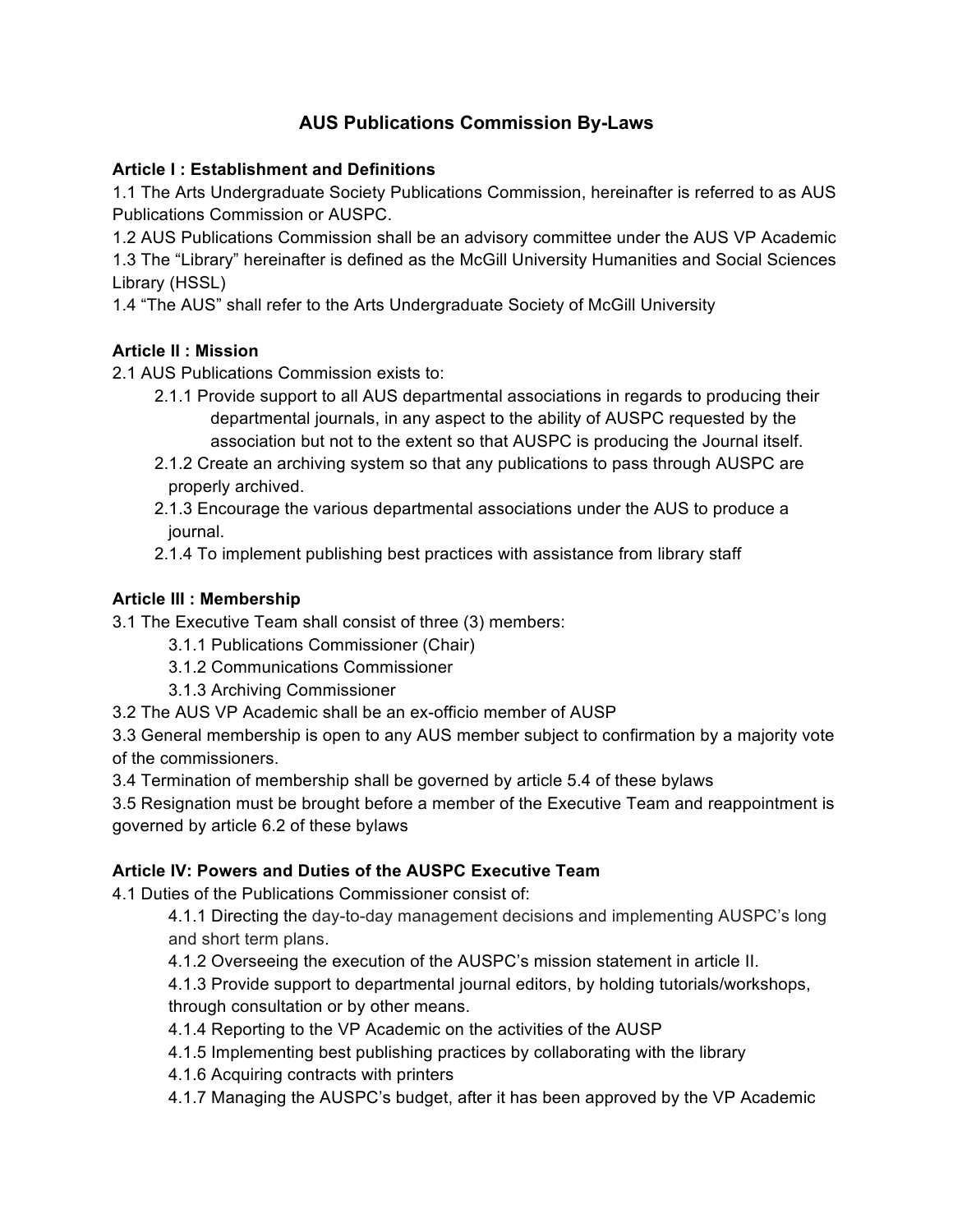4.2 Duties of the Communications Commissioner consist of:

4.2.1 Establishing and maintaining good relations with all AUS departmental associations and their Journal teams

4.2.2 Communicating standard publishing practices to departmental journals editors

4.2.3 Reporting departmental needs to AUSPC

4.2.4 Ensuring participation of departments in workshop and tutorial events

4.2.5 Liaising between printer and departments to communicate any issues that may arise

4.2.6 Advertising and promoting activities of ASUPC

4.3 Duties of the Archiving Commissioner consist of:

4.3.1 Maintaining communication with Library and Archives Canada on behalf of all publications that are a part of AUSPC

4.3.2 Collection, digitization, and management of journals online and physically, whereas online is defined by AUS journal database and physical as a display in the AUS Lounge. 4.3.3 Enforce minimum standards (as indicated under the journal fund in article 7 of the financial by-laws), by proofing journals.

## **Article V: Meetings**

5.1 AUSPC meetings shall be held at minimum once every two (2) weeks as called by Publications Commissioner

5.2 Non-members may attend AUSPC meetings with prior permission of any Executive Team member

5.3 The Executive Team may invite representatives from external groups to sit in on meetings and give presentations.

5.4 All AUSPC meetings are mandatory for members of the Executive Team

5.4.1 If an executive member misses two meetings in a semester without a valid reason, they will be put under review for termination of their position by the AUS VP Academic. 5.4.2 Non-executive members may be removed by a unanimous vote of the commissioners.

# **Article VI: Appointment of the AUS Publications Commission Executive Team**

6.1 The AUSPC Executive Team shall be appointed for the following year by the outgoing AUS VP Academic, the AUS VP Academic-Elect, and the outgoing AUSPC Executive Team of whom are not applying for the position, before the end of the Winter semester.

6.2 Any vacant seats of the AUSPC Executive Team shall be appointed by the current Executive Team and the AUS VP Academic

# **Article VII: Journaling Standards and Best Practices**

7.1 Journals or any publications requesting use of the AUS Journal fund must meet the following minimum standards:

> 7.1.1.1 When publishing they must have an ISSN registered related to their publication